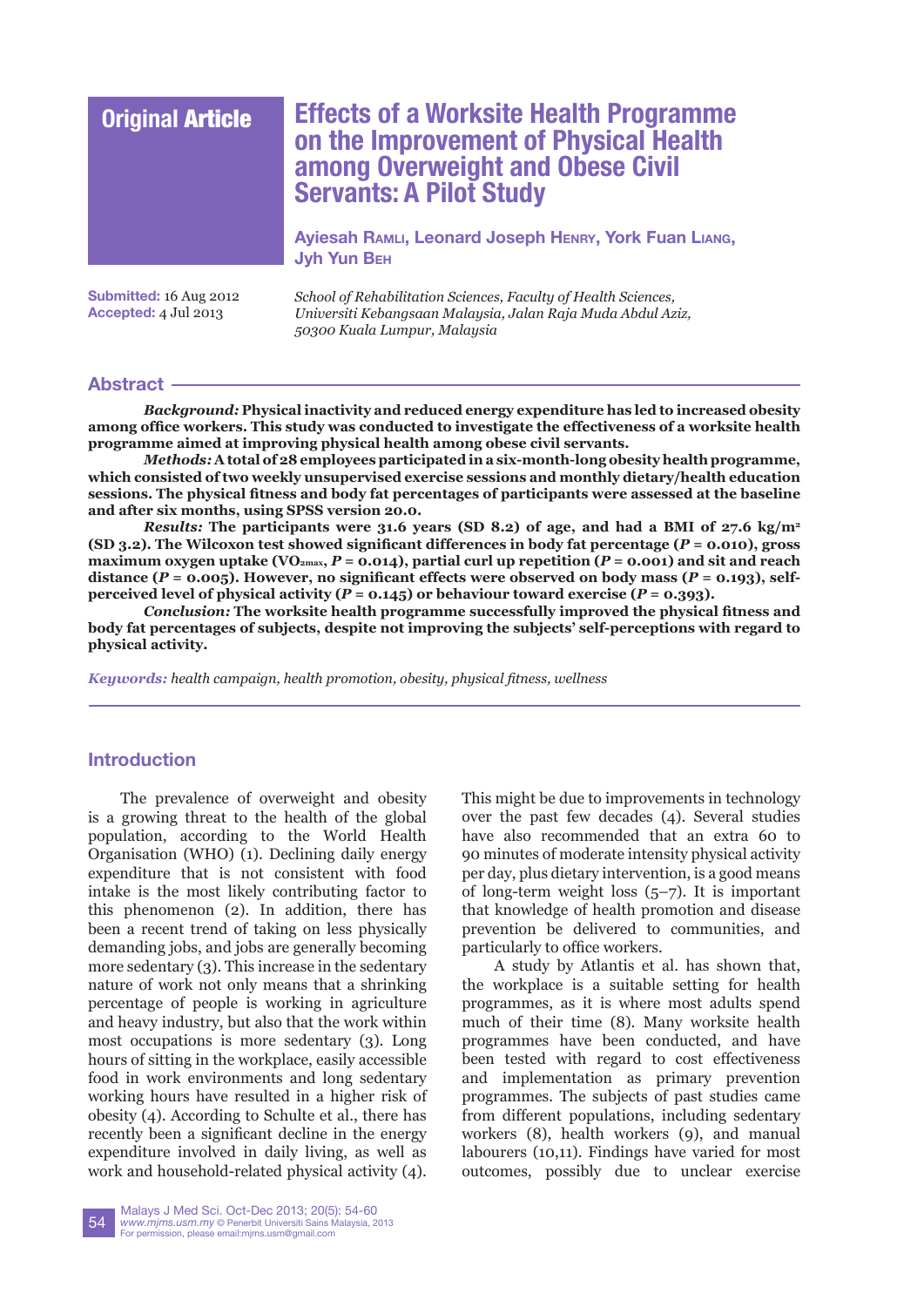prescriptions and inconsistent programme participation (8). In addition, there is a lack of specific studies that have focused on physical health changes among overweight and obese office workers.

Hence, this study's aim is to determine the effectiveness of a comprehensive health programme targeting office-based overweight and obese employees. The programme considered changes in anthropometry (body fat and body weight) and physical fitness (cardiovascular fitness, upper body strength and endurance, abdominal strength and endurance, and lower body flexibility), as well as participants' selfperceived levels of physical activity and behaviours toward physical activity. The hypothesis of this study was that a health programme combined with exercise and dietary/health education could improve the participants' anthropometry, physical fitness, self-perceived level of physical activity, and behaviour towards physical activity.

## **Materials and Methods**

#### *Subject and study design*

This study involved a non-randomised interventional pilot carried out among public sector office workers at the Ministry of Higher Education in Putrajaya, Malaysia. The study was conducted for a period of one year, from June 2011 to June 2012. The details of the programme were publicised through the organisation's notice board. The health programme targeted workers who were overweight or obese. Both male and female subjects were included in the study. Participants were only permitted to participate if they had a body mass index (BMI) of  $25 \text{ kg/m}^2$  or above, and if they were between 18 and 60 years old. All of the subjects were screened for study exclusion criteria and were not included if they did not meet all of the criteria. The exclusion criteria of this study prevented the participation of subjects who were pregnant or lactating during the intervention period, had orthopaedic problems, uncontrolled hypertension, or chronic medical illnesses or were currently undertaking any health, fitness or slimming programmes. After screening for the study criteria with a baseline test using BMI, 28 employees were recruited. Written informed consent was obtained from each participant prior to the study. The ethical approval for this study was obtained from a university hospital medical research secretariat, under the ethical code NN-102-2011.

#### *Intervention*

#### Exercise sessions

The six-month health programme was conducted during working hours, in accordance with the approaches of previous studies (8,12). It is recommended that increased physical activity in a working group involve engaging in moderate physical activity for 30 minutes on most days of the week (13). This moderate intensity and duration of exercise have also been shown to improve aerobic capacity (14). Exercising for a minimum of three days per week at an energy level of 300 kcal can lead to fat loss, based on American College of Sports Medicine (ACSM) guidelines (15). In order to lessen the chance of bone and joint injury, ACSM recommends that exercise be engaged in on alternate days (14). As aerobic dance exercises have a similar level of effectiveness to jogging (16,17), they were included in the health programme. A single session of group exercise was conducted with an instructor for an overall duration of 30 minutes, and the subsequent exercise sessions were conducted by a qualified physiotherapist. The types of exercises included in the group exercise session were stretching exercises, free exercises, strengthening exercises with minimal weights and aerobic exercises. Activities such as fast walking, jogging and active limb movements involving all major joints were also included in the exercise programme. All of the subjects were advised to perform their exercises at a selfpaced intensity. Question and answer sessions on exercise techniques were conducted after each exercise session. The subjects were instructed to carry out self-directed exercises according to guidelines clearly described on workout sheets. These workout sheets, which involved at least 30 minutes of exercise, were distributed monthly. They were used as exercise guides for the subjects, and also to measure the participation of the subjects in the recommended exercise programme. Each subject was required to keep records on the workout sheet as evidence of his or her involvement in the programme, as was done in previous studies (18,19).

### Dietary/health education

A group seminar was conducted monthly to gather information on dietary input, as in previous studies (10,20). Suggestions were given and discussed concerning food servings, calorie counts, and the retrieval of nutritional information when consuming foods. Interactive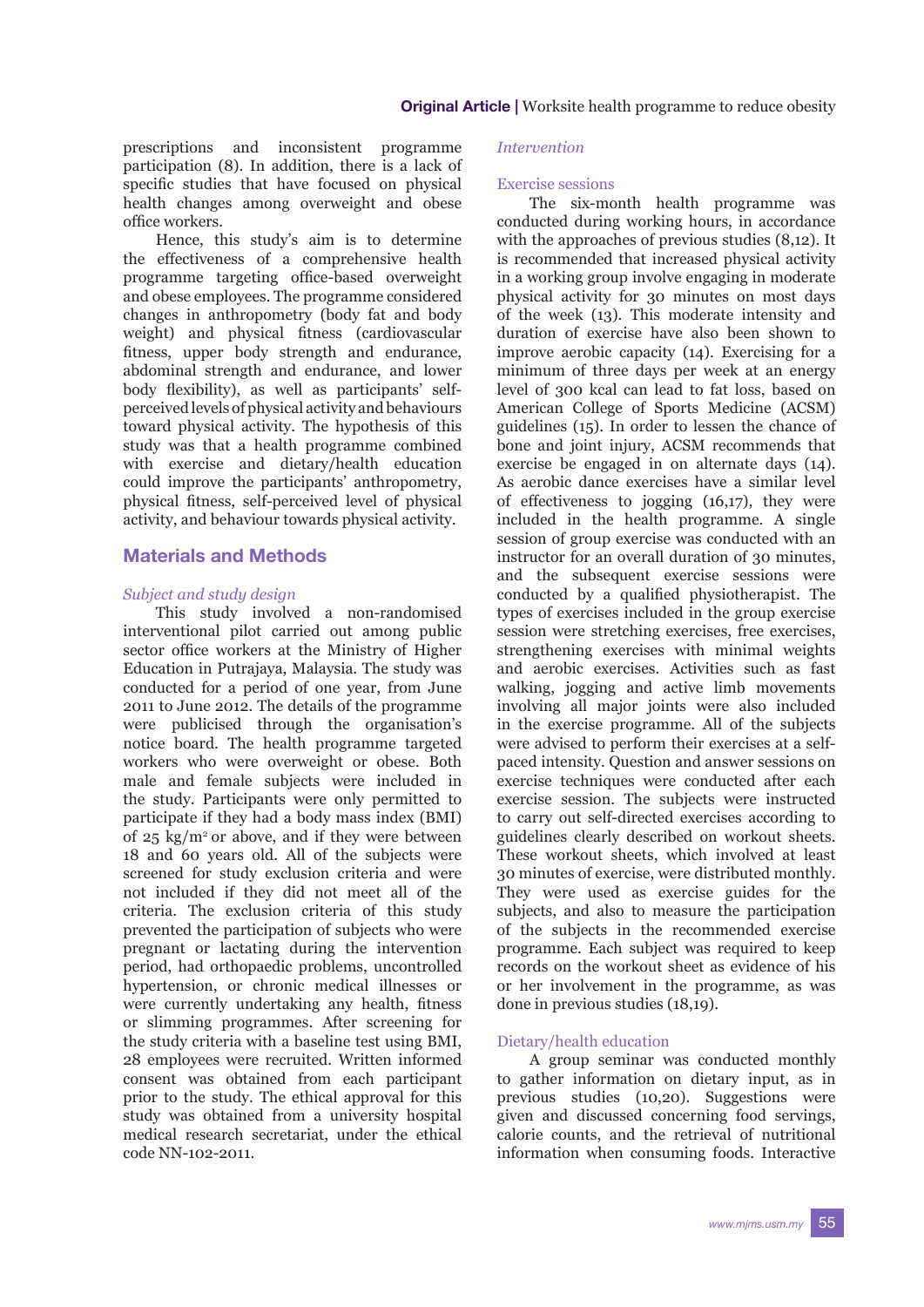activities such as forming food pyramids and testing beverages for different sugar levels were carried out through quiz sessions.

#### *Outcomes*

Body weight and body fat were measured with a body composition analyser (Tanita TBF-300 A, Japan, 2011) Subjects were required to remove their shoes and all accessories and stand straight on the platform during the measurement. A threeminute step test using a twelve-inch stepper was carried out to obtain gross maximum oxygen uptake (gross  $VO_{2max}$ ), based on ACSM guidelines. (14,17) Gross maximum oxygen uptake (gross VO2max) was used to indicate the participants' cardiovascular functional capacity (21). Oneminute partial curl ups were used to assess the subjects' abdominal endurance, following the partial curl up ACSM protocol. Upper body musculature endurance was identified with one minute of push ups (22). A sit and reach test was used to assess lower back and hamstring flexibility (23,24). The International Physical Activity Questionnaires (IPAQ) and Exercise Benefits and Barrier Scale were used to evaluate the participants' self-perceptions and behaviours involving physical activity (25,26). The outcome assessment was carried out at week one and at the end of six months after the initial assessments  $(21,27)$ .

#### *Statistical analysis*

A sample size of 34 subjects was calculated, using G power version 3.1 software, with a Cohen's d effect size of 0.64, which is considered moderate, powered at  $95\%$  and with  $\alpha$  error of 5% (9). A normality assessment was carried out with the Shapiro-Wilkis test. The results of the test showed that all of the variables were not normally distributed, except for body weight. A paired *t* test was used to compare data that were normally distributed, while a Wilcoxon test was used to compare data that were not. All data were analysed using the Statistical Package for Social Sciences (SPSS), version 20.0.

#### **Results**

The socio-demographic characteristics of the subjects are shown in Table 1. A total of twenty-eight employees aged 31.6 years (SD 8.2) with BMI of  $27.6 \text{ kg/m}^2 \text{ (SD 3.2)}$  participated in this programme. At the end of six months, only 24 subjects had completed the health programme and were included in the data analysis. Overall,

there was a dropout rate of 14%. Four subjects discontinued the study due to a lack of time. The results showed significant differences in body fat percentages (*t* = 47, z = –2.58, *P* = 0.010, gross  $VO_{2max}$ ,  $t = 141$ ,  $z = -2.46$ ,  $P = 0.014$ ), partial curl up repetition ( $t = 192.5$ ,  $z = -3.27$ ,  $P = 0.001$ ) and sit and reach distance  $(t = 195.5, z = -2.78, P = 0.005)$ . However, there were no significant changes seen in the mean of body weight  $(t (22) = -1.34,$  $P = 0.193, 95\% \text{ CI } (-1.64, 0.35)$ , International Physical Activity Questionnaire (IPAQ) scores  $(t = 144, z = -1.46, P = 0.145)$ , or Exercise Benefits and Barrier (EBBS) scores  $(t = 51.5, z = -0.85,$  $P = 0.393$ ) (see Table 1). The change in the study variables before and after the intervention is indicated in Table 2.

### **Discussion**

The results of this study suggest that the six-month health programme involved can effectively reduce the body fat percentages of subjects who complete the programme. However, the positive findings of the study were based on a pilot study involving a small sample size, and so their application to clinical practice needs to be interpreted with caution. This health programme needs to be investigated in a well-controlled longitudinal study with a larger sample size before its beneficial effects can be embraced. However, the current findings were consistent with those of a previous study that tested the effects of six months of active intervention (28), comparing the effects of two different interventions (structured and lifestyle) on normal working adults. In contrast, the current study looked into the effects of a combined intervention on an overweight and

### **Table 1:** Socio-demographic characteristics of the subjects

| <b>Variable</b>            | <b>Characteristics</b><br>of the subjects |
|----------------------------|-------------------------------------------|
| Gender                     |                                           |
| Females                    | $n = 20$                                  |
| Males                      | $n = 4$                                   |
| Age (years)                | $32.96$ (SD 9.59)                         |
| Body mass (kg)             | 70.83 (SD 11.73)                          |
| Height(m)                  | $1.57$ (SD $0.81$ )                       |
| Body mass index $(kg/m2)$  | $28.63$ (SD 3.65)                         |
| Percentage of body fat (%) | 41.60 (SD 8.70)                           |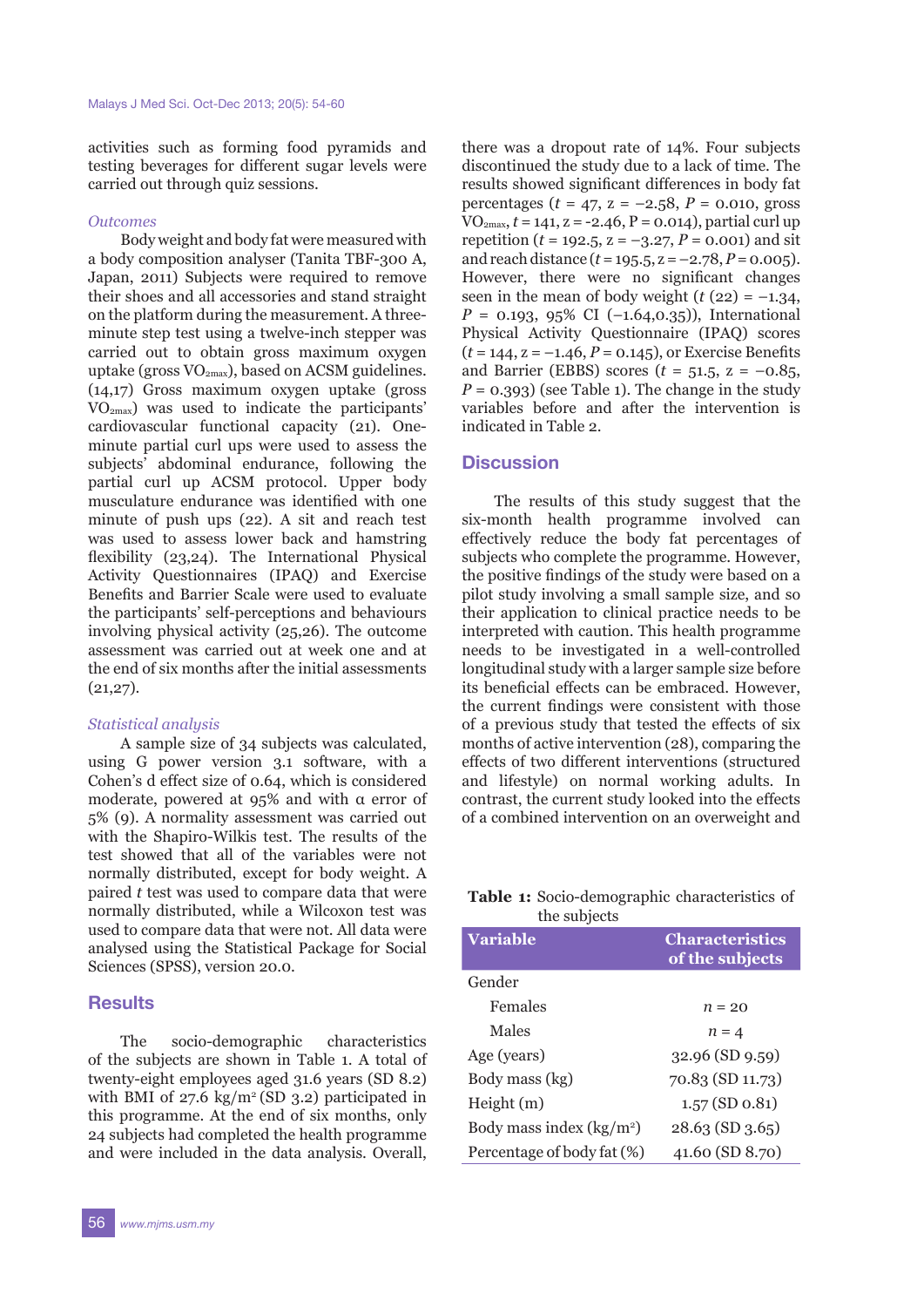obese working population. Based on the findings from these studies, it could be suggested that sixmonth active intervention programmes, along with health education, might have beneficial effects for obese and overweight individuals. Past studies have suggested that reductions in body fat percentage might be linked to intra-abdominal obesity (29,30). It has also been proposed that the body system increases the use of lipids by muscles rather than relying mainly on carbohydrate reserves during exercise (30). Thus, the benefits achieved from active health interventions through exercise and health education might be related to the principle of body system adaptation to the use of lipids rather than carbohydrates. However, this kind of adaptive response of the body system is not investigated in this study, and so could be considered in future studies.

On the other hand, the results showed that there were no significant changes in body weight. This was in line with a previous study by Skovgaard in a Danish workplace health promotion programme (31), which involved weight training, fitness training, and advice on healthy living given to health care workers for a duration of 20 weeks. It has also been reported that weight training particularly increases fat-free mass (32). Under this study's exercise regime, the subjects performed strengthening exercises with minimal weights, which was a form of weight training. However, it is unclear whether these strengthening exercises with weights were related to non-significant changes in body weight. Hence, further studies might be needed to determine the mechanism of weight reduction, which could be confounded by strength improvement.

Beside body composition, physical fitness

programmes must address cardiorespiratory fitness, muscular strength and endurance and flexibility level (33). The findings of the current study showed that subjects experienced significant changes in cardiorespiratory fitness, which was in line with the previous study conducted by Atlantis et al. (8). The randomised controlled trial on healthy but sedentary workers showed significant cardiorespiratory fitness changes after the sixmonth programme. Good cardiorespiratory fitness is considered to significantly reduce the risk of coronary artery disease (34), which is one of the four leading chronic illnesses, and which led to 29 million deaths globally in 2002 (35). Therefore, the positive effects on cardiorespiratory fitness shown in this pilot study needed to be pursued in further studies with larger samples.

The significant change in abdominal strength and endurance in this study was consistent with the results of a previous study (9), which explored the effects of a 12-week aerobic intervention programme on worksite health-related physical fitness. In line with that study, the results of this research found positive changes in abdominal muscle strength and flexibility. Aerobic exercises have been reported to increased capillary density and mitochondrial content in muscles (36–38). Evidence also shows that muscle flexibility is improved by stretching exercises, which cause improvement in stretch tolerance rather than viscoelastic accommodation in increasing the range of motion of the joints involved (39). Thus, the aerobic and stretching exercises prescribed in the current six-month programme might aid in the improvement of flexibility and abdominal muscle strength among our subjects. The selfperceived level of physical activity scores showed

| <b>Variables</b>                                                        | <b>Pre-</b>     | Post-           | <b>Changes</b> | P value              |  |
|-------------------------------------------------------------------------|-----------------|-----------------|----------------|----------------------|--|
| Body weight (kg) <sup>a</sup>                                           | 71.1(11.9)      | 71.8(12.9)      | 0.7(1.0)       | $0.193^{b}$          |  |
| Body fat $(\%)^c$                                                       | 40.2(5.9)       | 39.3(9.3)       | $-0.9(3.4)$    | 0.010 <sup>d</sup>   |  |
| Gross $VO_{2max}$ (ml kg <sup>-1</sup> min <sup>-1</sup> ) <sup>c</sup> | 24.0(3.8)       | 26.0(4.0)       | 2.0(0.2)       | $0.014^d$            |  |
| Partial curl up repetition $(n \min^{-1})^c$                            | 22.0(4.0)       | 27.5(8.0)       | 5.5(4.0)       | 0.001 <sup>d</sup>   |  |
| Push up repetition $(n \min^{-1})^c$                                    | 23.0(6.00)      | 22.0(7.00)      | $-1.0(1.0)$    | $0.812$ <sup>d</sup> |  |
| Sit and reach distance $(cm)^c$                                         | 1.0(12.8)       | 7.5(13.0)       | 6.5(0.2)       | $0.005^d$            |  |
| IPAQ score (METs-minute) <sup>c</sup>                                   | 1852.5 (7047.0) | 4638.0 (8827.0) | 2785.5 (1780)  | $0.145^d$            |  |
| EBBS score <sup>c</sup>                                                 | 129.50 (29.25)  | 131.00 (13.50)  | $1.5(-15.75)$  | $0.393^d$            |  |

**Table 2:** Changes in variables after participation in six-month programme

<sup>a</sup>Mean (SD), <sup>b</sup>P-value using paired *t* test, <sup>c</sup>Median (interquartile range), <sup>d</sup>P value using Wilcoxon signed ranks test. Abbreviations: IPAQ = International Physical Activity Questionnaire, EBBS = Exercise Benefits and Barrier.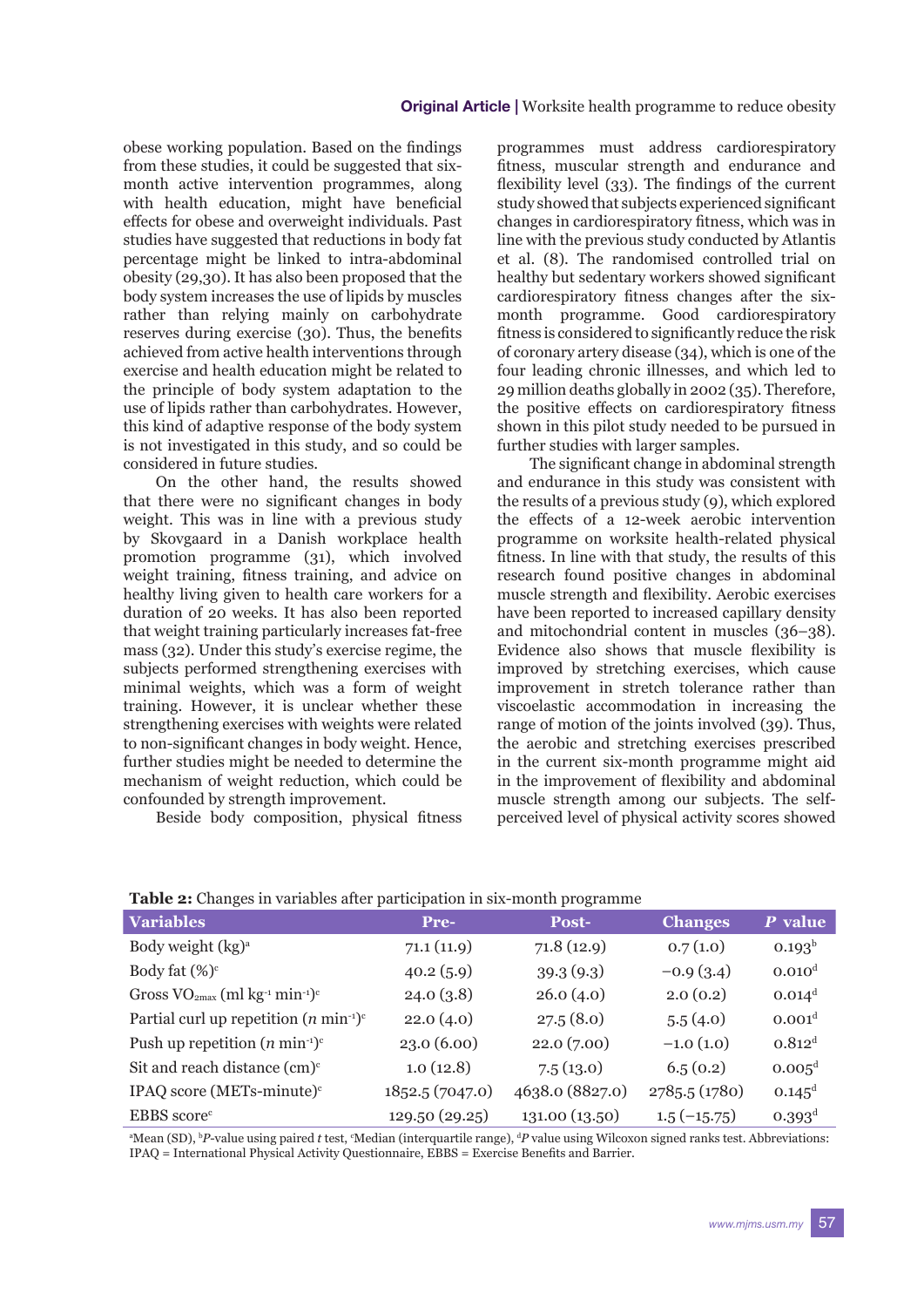no significant changes after the intervention in the current study. It has been reported that the self-perceived level of physical activity declines among females when an exercise programme is conducted over a longer duration (40). As the majority of the subjects in our study were female, this might explain their gradual decline in interest in physical activity.

The major limitation of this study was its design, which did not involve a control group arm. However, as this was a pilot study for testing the effectiveness of the intervention prior to the commencement of a full scale longitudinal study with a control arm, this is not a significant shortcoming.

## **Conclusion**

In conclusion, the proposed six-month programme, which combined dietary input and physical exercises, effectively reduced body fat percentage, increased cardiorespiratory fitness, built abdominal strength and endurance and improved lower body flexibility. However, the self-perceived levels of physical activity and behaviours toward physical activity did not change among participants.

### **Acknowledgement**

The authors would like to thank all the subjects who participated in the programme as well as the Head of the Ministry of Education for giving permission to the staff to carry out the physical activity during the office hours.

## **Conflict of Interest**

None.

**Funds**

None.

## **Authors' Contribution**

Conception and design: AR, LJ

Analysis and interpretation of the data, drafting of the article, critical revision of the article for the important intellectual content, final approval of the article, provision of study materials or patient, statistical expertise, obtaining of funding: AR, LJ, YFL, JYB

Administrative, technical or logistic support, collection, and assembly of data: AR

## **Correspondence**

Dr Ayiesah Ramli PhD (UKM) Physiotherapy Programme School of Rehabilitation Sciences Faculty of Health Sciences, UKM Jalan Raja Muda Abdul Aziz 50300 Kuala Lumpur, Malaysia Fax: +603-2687 8199 Tel: +603-2687 8003 Email: kamalia086@gmail.com

## **References**

- 1. World Health Organization. Obesity: preventing and managing the global epidemic. Report of a WHO consultation. *World Health Organ Tech Rep Ser.*  2000;**894**:1–253.
- 2. Hill JO, Melanson EL. Overview of the determinants of overweight and obesity: current evidence and research issues. *Med Sci Sports Exerc.* 1999;**31 (11 Suppl)**:S515–S521.
- 3. Ramachandran A, Snehalatha C. Rising burden of obesity in Asia. *J Obes*. 2010;**2010**:pii.868573. doi: 10.1155/2010/868573.
- 4. Schulte PA, Wagner GR, Ostry A, Blanciforti LA, Cutlip RG, Krajnak KM, et al. Work, obesity, and occupational safety and health. *Am J Public Health.* 2007;**97(3)**:428–436. doi: 10.2105/AJPH. 2006.086900.
- 5. Silva MN, Vieira PN, Coutinho SR, Minderico CS, Matos MG, Sardinha LB, et al. Using selfdetermination theory to promote physical activity and weight control: a randomized controlled trial in women. *J Behav Med.* 2010;**33(2)**:110–122. doi: 10.1007/s10865-009-9239-y.
- 6. Saris WHM, Blair SN, van Baak MA, Eaton SB, Davies PSW, Di Pietro L, et al. How much physical activity is enough to prevent unhealthy weight gain? Outcome of the IASO 1st Stock Conference and consensus statement. *Obes Rev*. 2003;**4(2)**:101–114.
- 7. Donnelly JE, Blair SN, Jakicic JM, Manore MM, Rankin JW, Smith BK, et al. American College of Sports Medicine Position Stand. Appropriate physical activity intervention strategies for weight loss and prevention of weight regain for adults. *Med Sci Sports Exerc.* 2009;**41(2)**:459–471. doi: 10.1249/ MSS.0b013e3181949333.
- 8. Atlantis E, Chow CM, Kirby A, Fiatarone Singh MA. Worksite intervention effects on physical health: a randomized controlled trial. *Health Promot In*t. 2006;**21(3)**:191–200. doi: 10.1093/heapro/dal012.
- 9. Li CL, Tseng HM, Tseng RF, Lee SJ. The effectiveness of an aerobic exercise intervention on worksite health-related physical fitness--a case in a high-tech company. *Chang Gung Med J.* 2006;**29(1)**:100–106.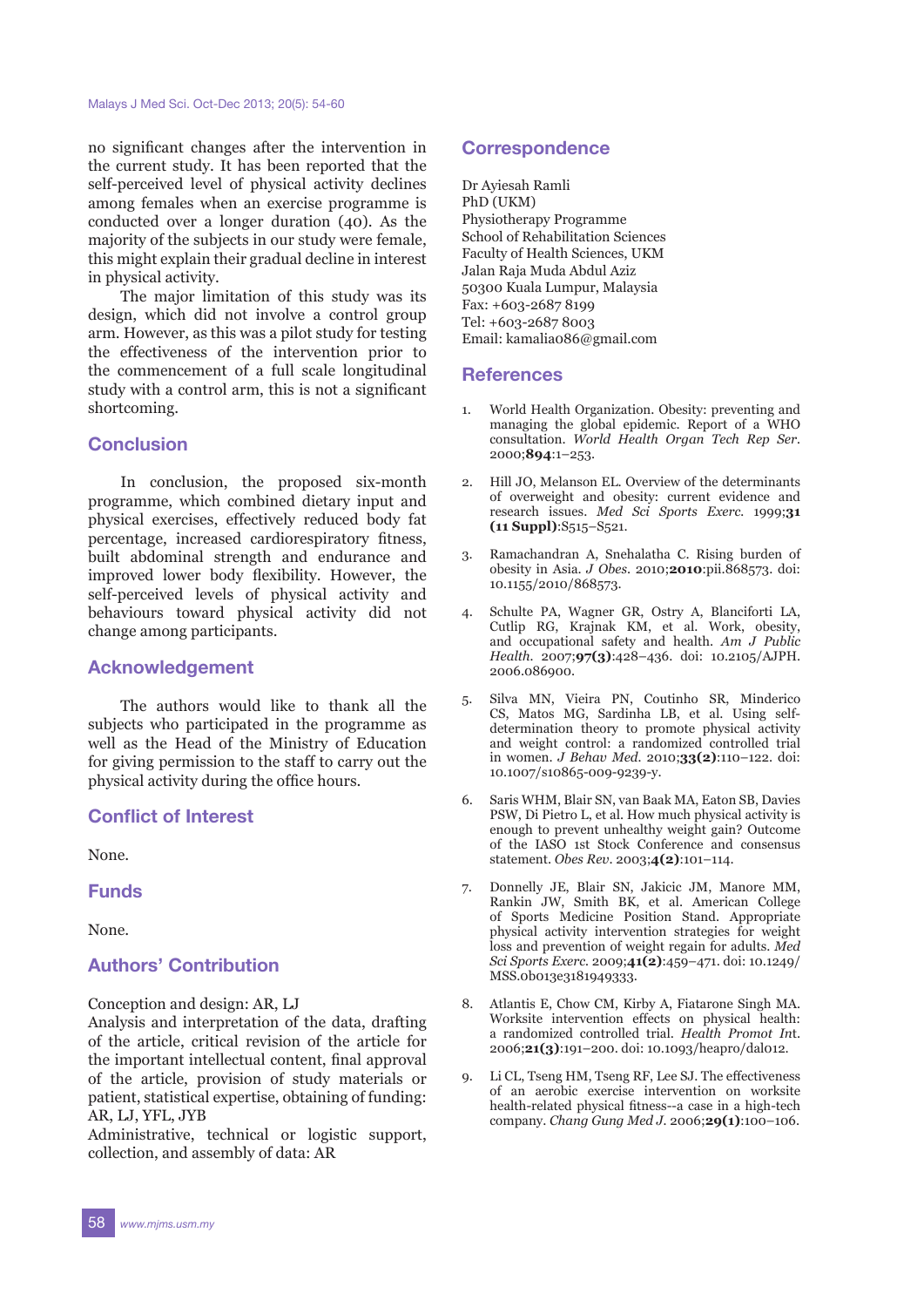- 10. Campbell MK, Tessaro I, DeVellis B, Benedict S, Kelsey K, Belton L, et al. Effects of a tailored health promotion program for female blue-collar workers: health works for women. *Prev Med.* 2002;**34(3)**: 313–323. doi: 10.1006/pmed.2001.0988.
- 11. Racette SB, Deusinger SS, Inman CL, Burlis TL, Highstein GR, Buskirk TD, et al. Worksite Opportunities for Wellness (WOW): effects on cardiovascular disease risk factors after 1 year. *Prev Med.* 2009;**49(2–3)**:108–114.
- 12. Pedersen MT, Blangsted AK, Andersen LL, Jørgensen MB, Hansen EA, Sjøgaard G, et al. The effect of worksite physical activity intervention on physical capacity, health, and productivity: a 1-year randomized controlled trial. *J Occup Environ Med.* 2009;**51(7)**:759–770. doi: 10.1097/ JOM.0b013e3181a8663a.
- 13. Susan J Blumenthal. Introduction to the national leadership conference on physical activity and women's health. *Women's health issues.* 1998;**8**: 71–97.
- 14. Kaufman C, Berg K, Noble J, Thomas J. Ratings of perceived exertion of ACSM exercise guidelines in individuals varying in aerobic fitness. *Res Q Exerc Sport.* 2006;**77(1)**:122–130.
- 15. Thompson WR, Gordon NF, Pescatello LS. American College of Sports Medicine. *ACSM's Guidelines for Exercise Testing and Prescription.* 8th ed. Philadephia (US): Lippincott Willams & Wilkins; 2009.
- 16. Milburn S, Butts NK. A comparison of the training responses to aerobic dance and jogging in college females. *Med Sci Sports Exerc*. 1983;**15(6)**:510–513.
- 17. Heyward VH. *Advanced fitness assessment and exercise prescription.* 5th Ed. United States (US): Human Kinetics Publishers; 2006.
- 18. Chan CB, Ryan DAJ, Tudor-Locke C. Health benefits of a pedometer-based physical activity intervention in sedentary workers. *Prev Med.* 2004;**39(6)**:1215– 1222. doi: 10.1016/j.ypmed.2004.04.053.
- 19. Murphy MH, Murtagh EM, Boreham CA, Hare LG, Nevill AM. The effect of a worksite based walking programme on cardiovascular risk in previously sedentary civil servants [NCT00284479]. *BMC Public Health.* 2006;**6**:136. doi: 10.1186/1471-2458-6-136.
- 20. Pratt DS, Jandzio M, Tomlinson D, Kang X, Smith E. The 5-10-25 challenge: an observational study of a web-based wellness intervention for a global workforce. *Dis Manag.* 2006;**9(5)**:284–290. doi: 10. 1089/dis.2006.9.284.
- 21. Fong SSM, Ng GYF. Does Taekwondo training improve physical fitness? *Phys Ther Sport*. 2011; **12(2)**:100–106. doi: 10.1016/j.ptsp.2010.07.001.
- 22. Esco M, Olson M, Williford H. Relationship of push-ups and sit-ups tests to selected anthropometric variables and performance results: A multiple regression study. *J Strength Cond Res.* 2008;**22(6)**:1862.
- 23. Ayala F, Sainz de Baranda P, De Ste Croix M, Santonja F. Absolute reliability of five clinical tests for assessing hamstring flexibility in professional futsal players. *J Sci Med Sport.* 2012;**15(2)**:142–147. doi: 10.1016/j.jsams.2011.10.002.
- 24. López-Miñarro PA, Rodríguez-García PL. Hamstring muscle extensibility influences the criterion-related validity of sit-and-reach and toe-touch tests. *J Strength Cond Res.* 2010;**24(4)**:1013–1018. doi: 10.1519/JSC.0b013e3181c7c60d.
- 25. Sallis JF, Saelens BE. Assessment of physical activity by self-report: status, limitations, and future directions. *Res Q Exerc Sport.* 2000;**71(2 Suppl)**:S1–14.
- 26. Lovell GP, El Ansari W, Parker JK. Perceived exercise benefits and barriers of non-exercising female university students in the United Kingdom. *Int J Environ Res Public Health.* 2010;**7(3)**:784–798. doi: 10.3390/ijerph7030784.
- 27. Benedict MA, Arterburn D. Worksite-based weight loss programs: a systematic review of recent literature. *Am J Health Promot*. 2008;**22(6)**:408– 416. doi: 10.4278/ajhp.22.6.408.
- 28. Kohl HW, Dunn AL, Marcus BH, Blair SN. A randomized trial of physical activity interventions: design and baseline data from project active. *Med Sci Sports Exerc*. 1998;**30(2)**:275–283.
- 29. Irwin ML, Yasui Y, Ulrich CM, Bowen D, Rudolph RE, Schwartz RS, et al. Effect of exercise on total and intra-abdominal body fat in postmenopausal women: a randomized controlled trial. *JAMA*. 2003; **289(3)**:323–330.
- 30. Perseghin G, Price T, Petersen K, Roden M, Cline G, Gerow K, et al. Increased glucose transport-– phosphorylation and muscle glycogen synthesis after exercise training in insulin-resistant subjects. *New Engl J Med.* 1996;**335(18)**:1357–1357.
- 31. Skovgaard T, Berggren F. The prevalence and focus of workplace fitness programs in Denmark: results of a national survey. *Sport J*. 2006;**9(4)**.
- 32. Cullinen K, Caldwell M. Weight training increases fat-free mass and strength in untrained young women. *J Am Diet Assoc.* 1998;**98(4)**:414–418. doi: 10.1016/S0002-8223(98)00094-7.
- 33. Caspersen CJ, Powell KE, Christenson GM. Physical activity, exercise, and physical fitness: definitions and distinctions for health-related research. *Public Health Rep.* 1985;**100(2)**:126–131.
- 34. Wessel T, Arant C, Olson M, Johnson B, Reis S, Sharaf B, et al. Relationship of physical fitness vs body mass index with coronary artery disease and cardiovascular events in women. *JAMA*. 2004;**292(10)**:1179–1187.
- 35. World Health Organization. World Health Report 2003: *A Vision for Global Health. Shaping the Future.* Geneva (CH): World Health Organization (WHO); 2003.